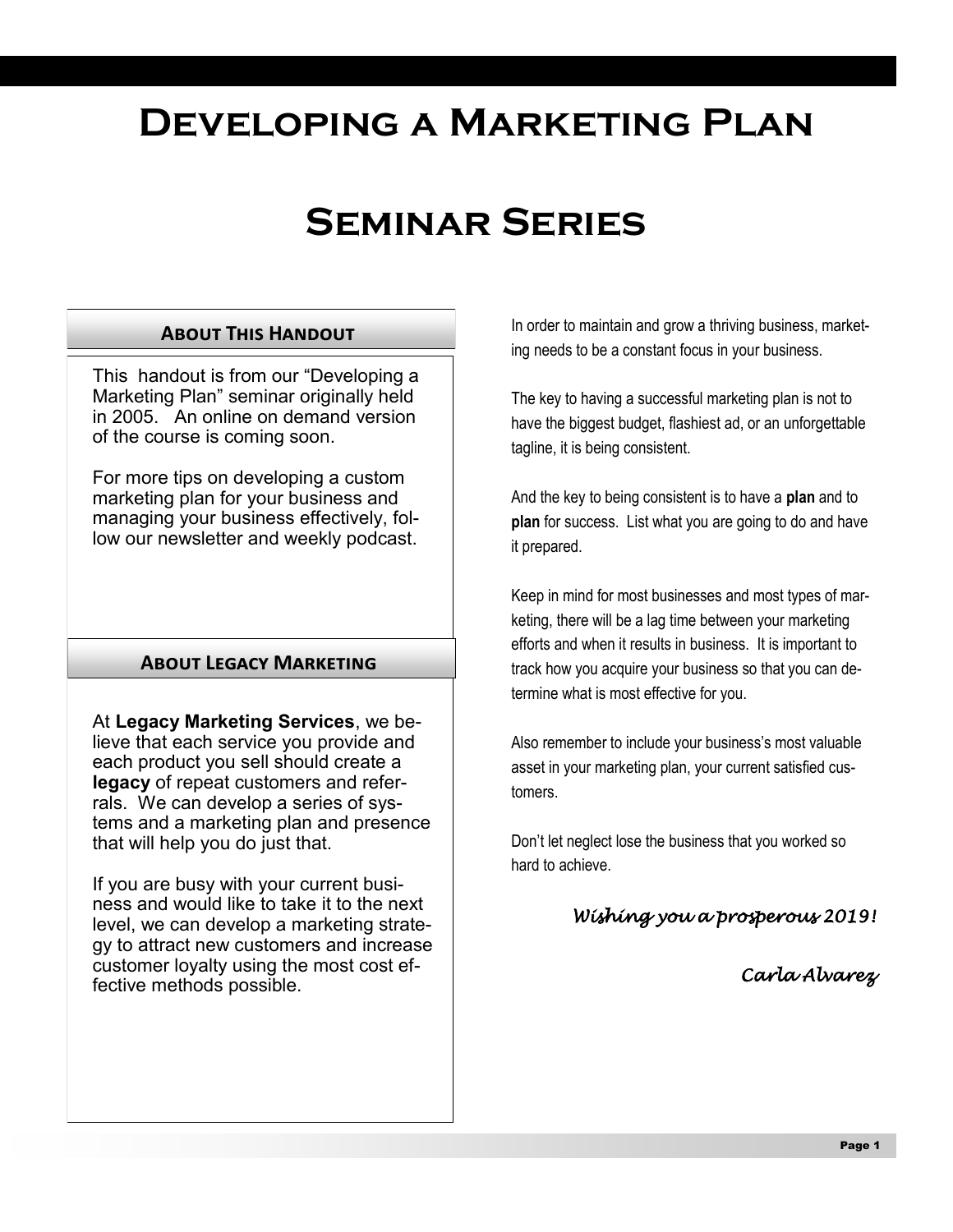### **2018 Marketing**

### Campaign/Strategy #1

Campaign/Strategy #2

Campaign/Strategy #3

Campaign/Strategy #4

Campaign/Strategy #5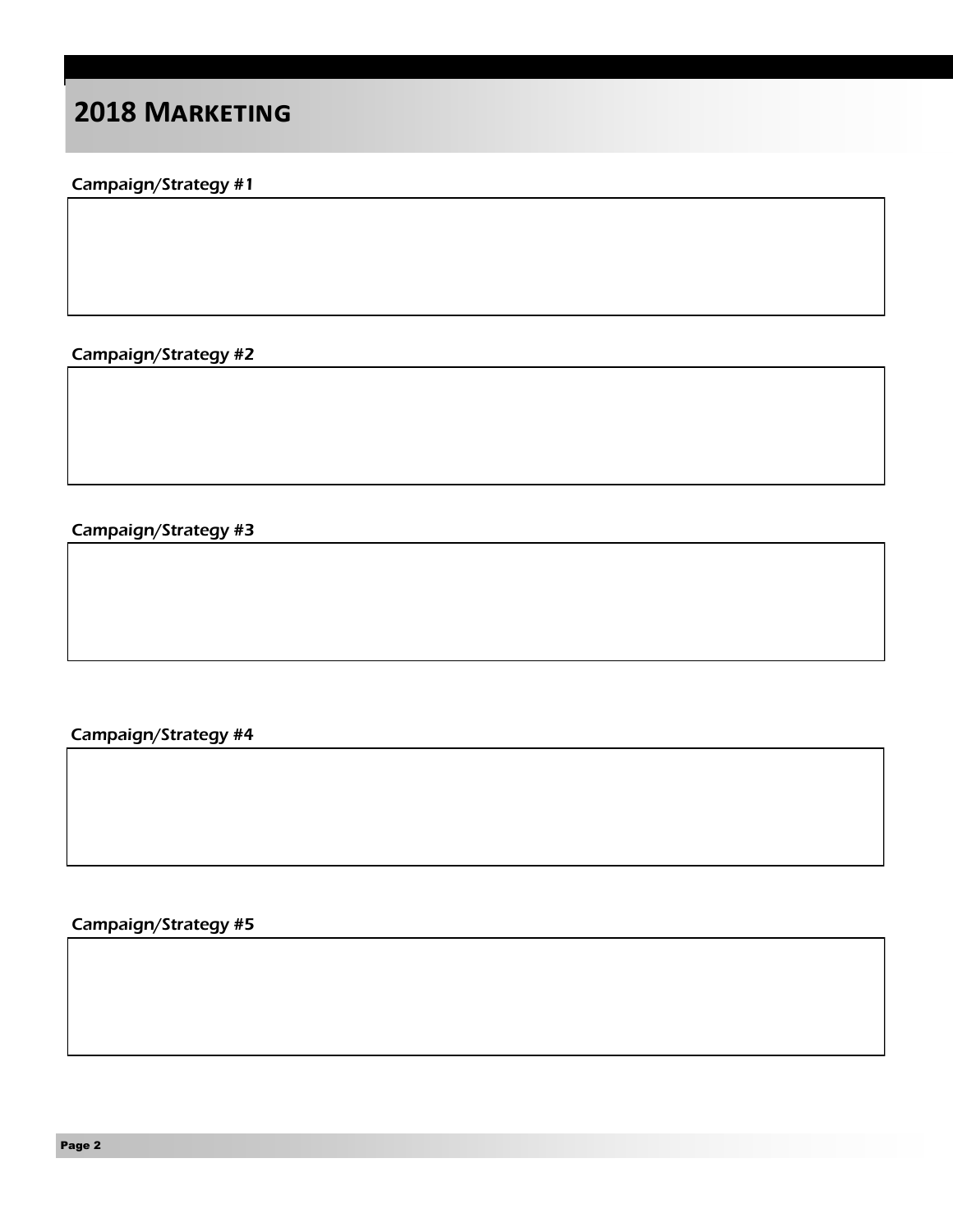## **A Year in Review**

#### What Worked Well

What Didn't Work

Best Source of New Business

Best Source of Repeat Business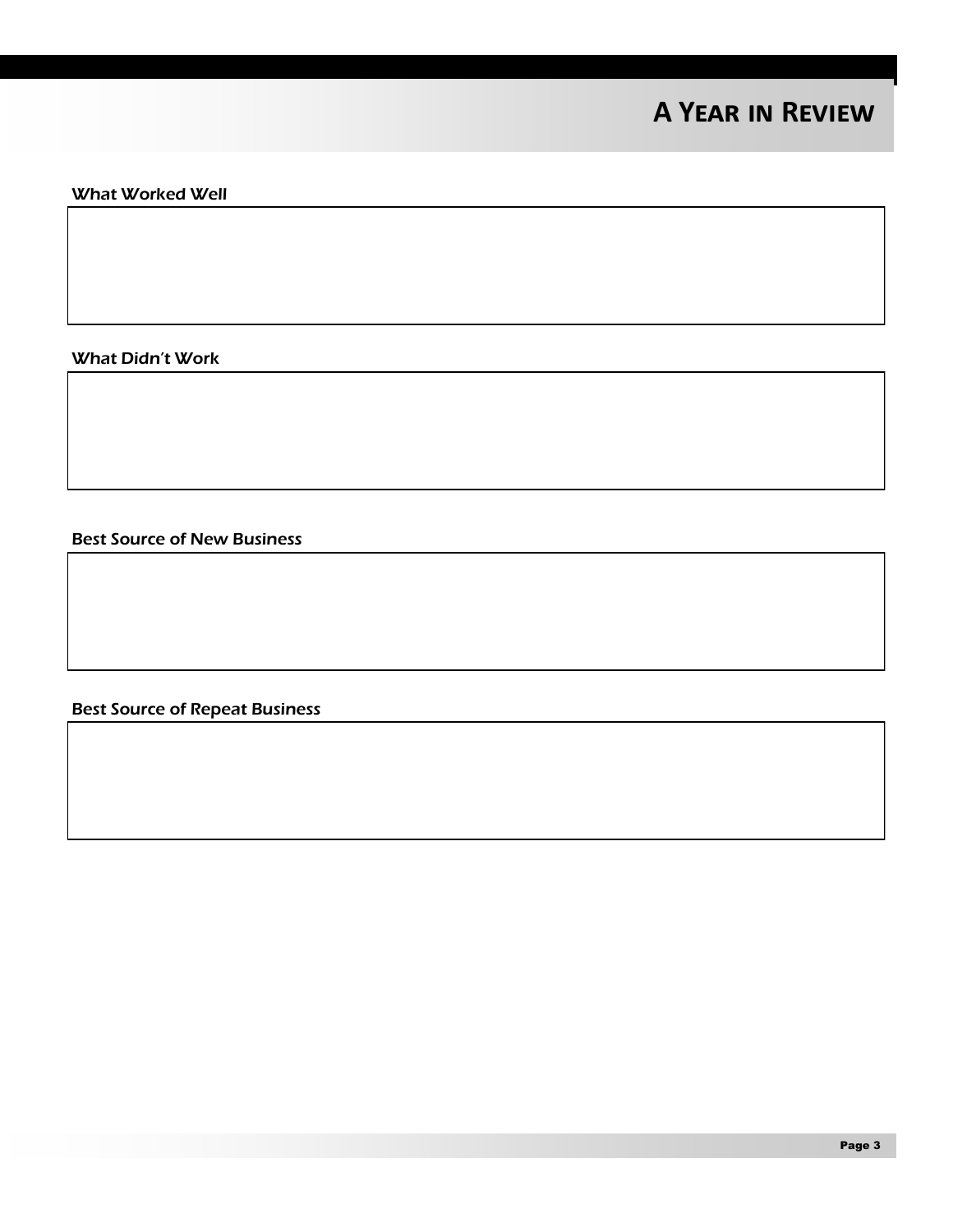## **LOOKING FORWARD**

At the end of 2019 would like my business to be . . .

This will enable me to . . . .

| Page 4 |  |
|--------|--|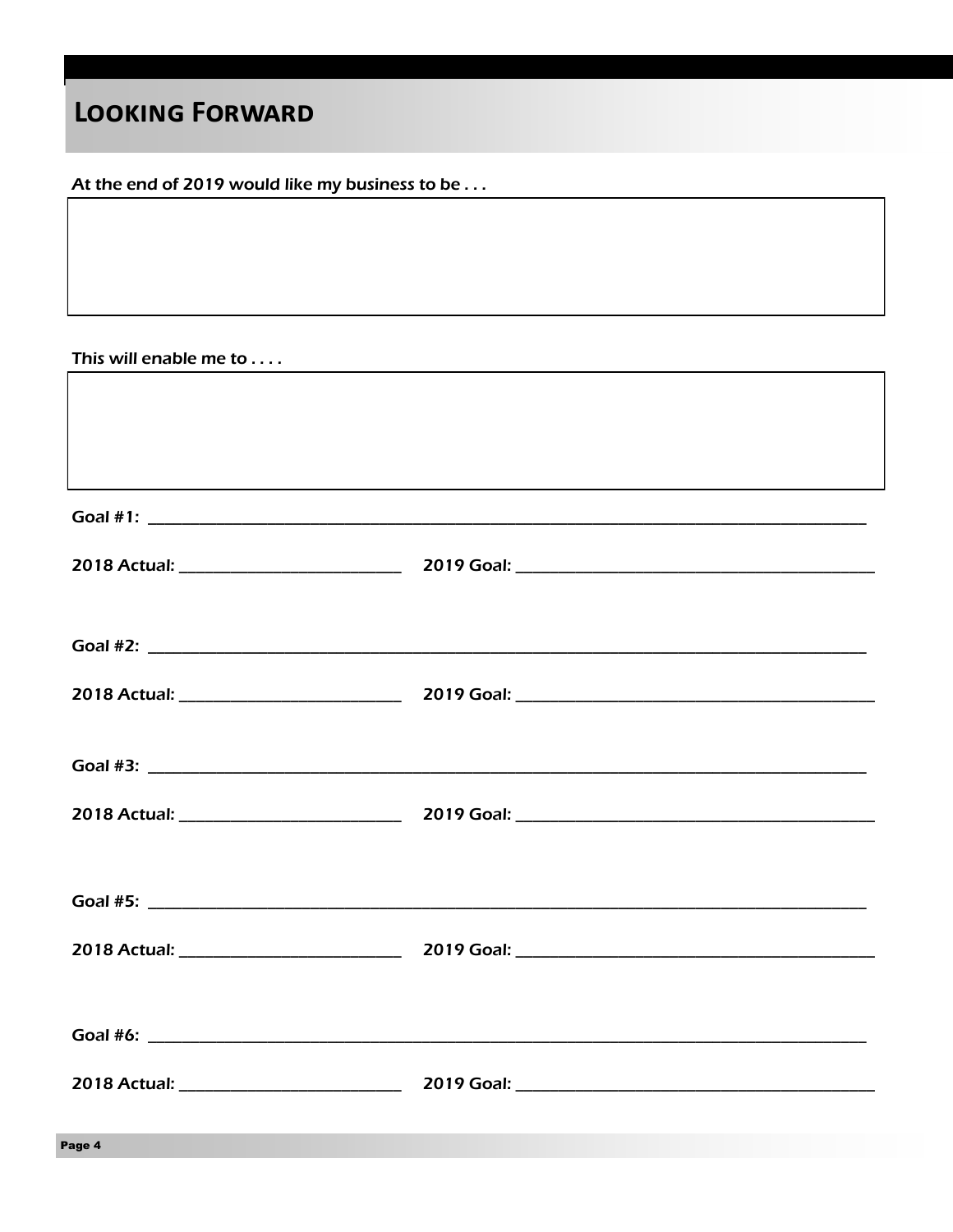# 2019 OVERVIEW

| <b>January</b> | February      | <b>March</b> |
|----------------|---------------|--------------|
| April          | May           | June         |
| July           | <b>August</b> | September    |
| October        | November      | December     |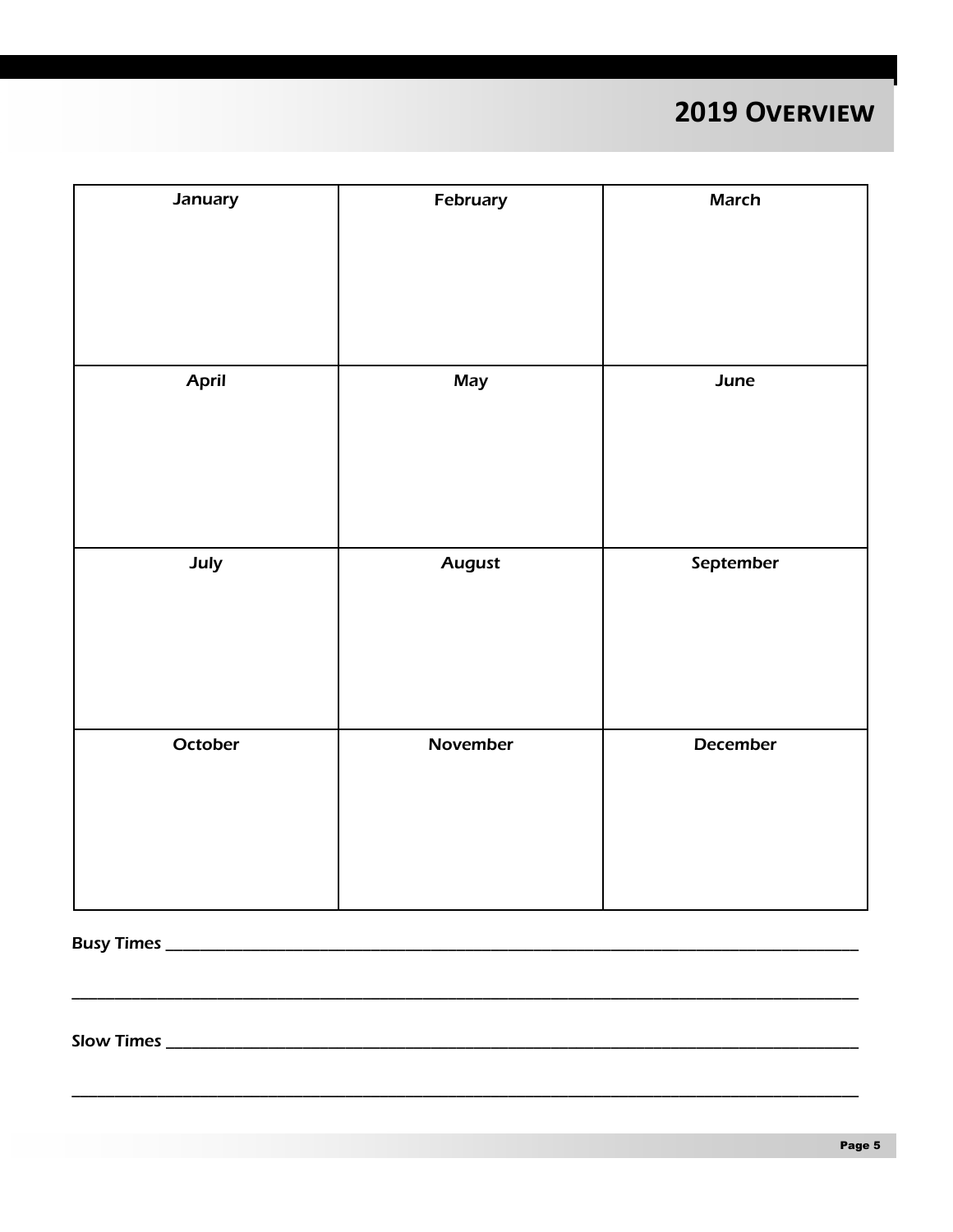# **2019 CAMPAIGNS & STRATEGIES**

### Campaign/Strategy #

| <b>Description:</b>          |                               |
|------------------------------|-------------------------------|
| Frequency/Timing:            |                               |
| <b>Component Description</b> | Cost                          |
|                              |                               |
|                              |                               |
|                              |                               |
|                              |                               |
|                              | Total Cost: _________________ |
| Campaign/Strategy #          |                               |

| <b>Description:</b>          |                               |
|------------------------------|-------------------------------|
| Frequency/Timing:            |                               |
| <b>Component Description</b> | Cost                          |
|                              |                               |
|                              |                               |
|                              |                               |
|                              |                               |
|                              | Total Cost: _________________ |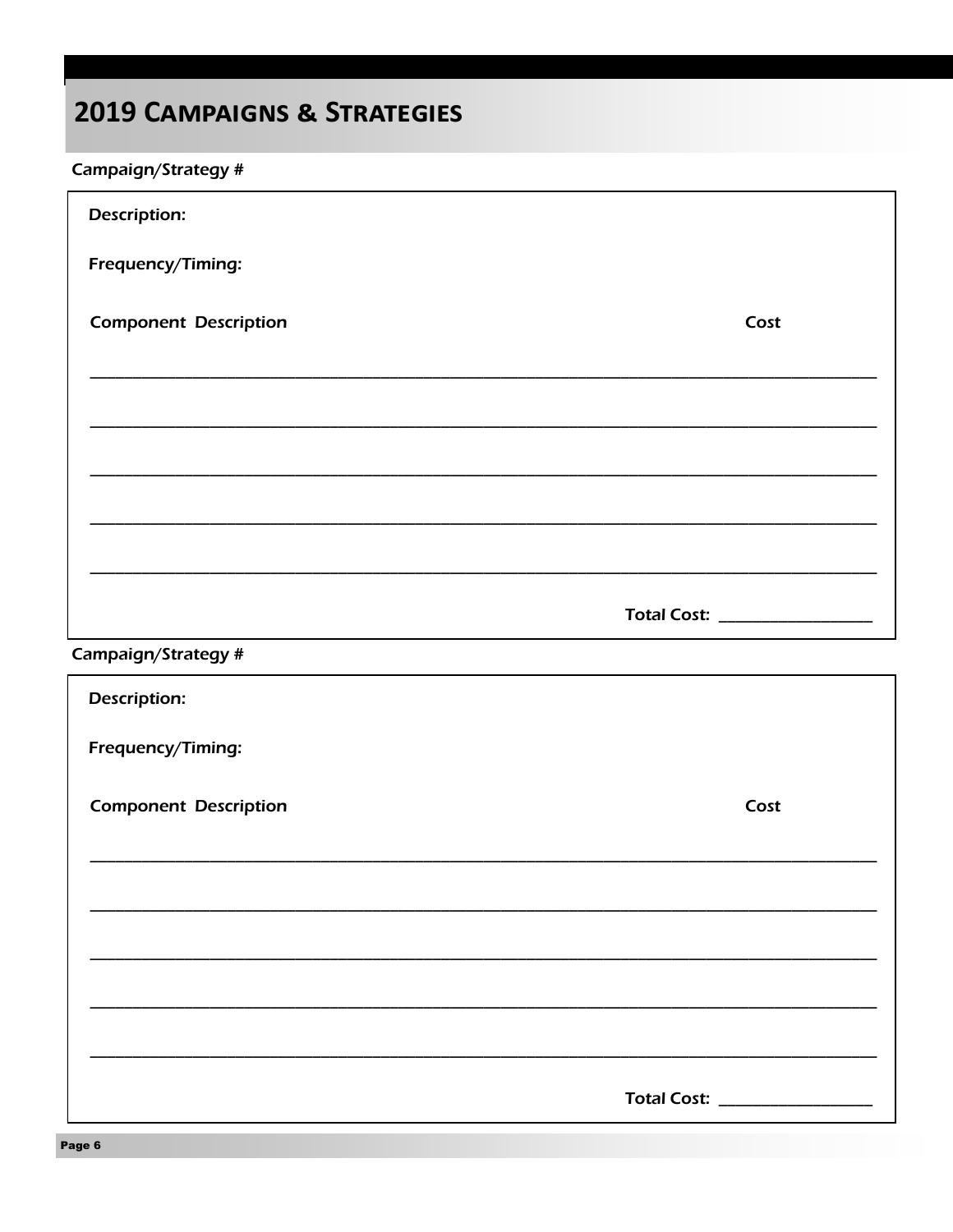2019 BUDGET

| Campaigns:                                         |                     | Internet:                                                |                     |
|----------------------------------------------------|---------------------|----------------------------------------------------------|---------------------|
| <b>Description</b>                                 | <b>Total</b>        | <b>Description</b>                                       | <b>Total</b>        |
|                                                    |                     |                                                          |                     |
|                                                    |                     | <u> 1989 - Jan Barnett, fransk politik (d. 1989)</u>     |                     |
|                                                    |                     |                                                          |                     |
|                                                    | Total ____________  |                                                          | Total _____________ |
| <b>Advertising</b>                                 |                     | <b>Donations</b>                                         |                     |
| <b>Description</b>                                 | <b>Total</b>        | <b>Description</b>                                       | <b>Total</b>        |
|                                                    |                     |                                                          |                     |
|                                                    |                     |                                                          |                     |
|                                                    |                     | <u> 1980 - Jan Stein Stein, fransk politik (f. 1980)</u> |                     |
|                                                    |                     |                                                          |                     |
|                                                    | Total _____________ |                                                          | Total ____________  |
| <b>Marketing Collateral:</b><br><b>Description</b> | <b>Total</b>        | Misc:<br><b>Description</b>                              | <b>Total</b>        |
|                                                    |                     |                                                          |                     |
|                                                    |                     |                                                          |                     |
|                                                    |                     |                                                          |                     |
|                                                    |                     |                                                          |                     |
|                                                    |                     |                                                          |                     |
|                                                    |                     |                                                          | Total ____________  |
|                                                    | Total ____________  | Total for Year ____________                              |                     |
|                                                    |                     |                                                          |                     |